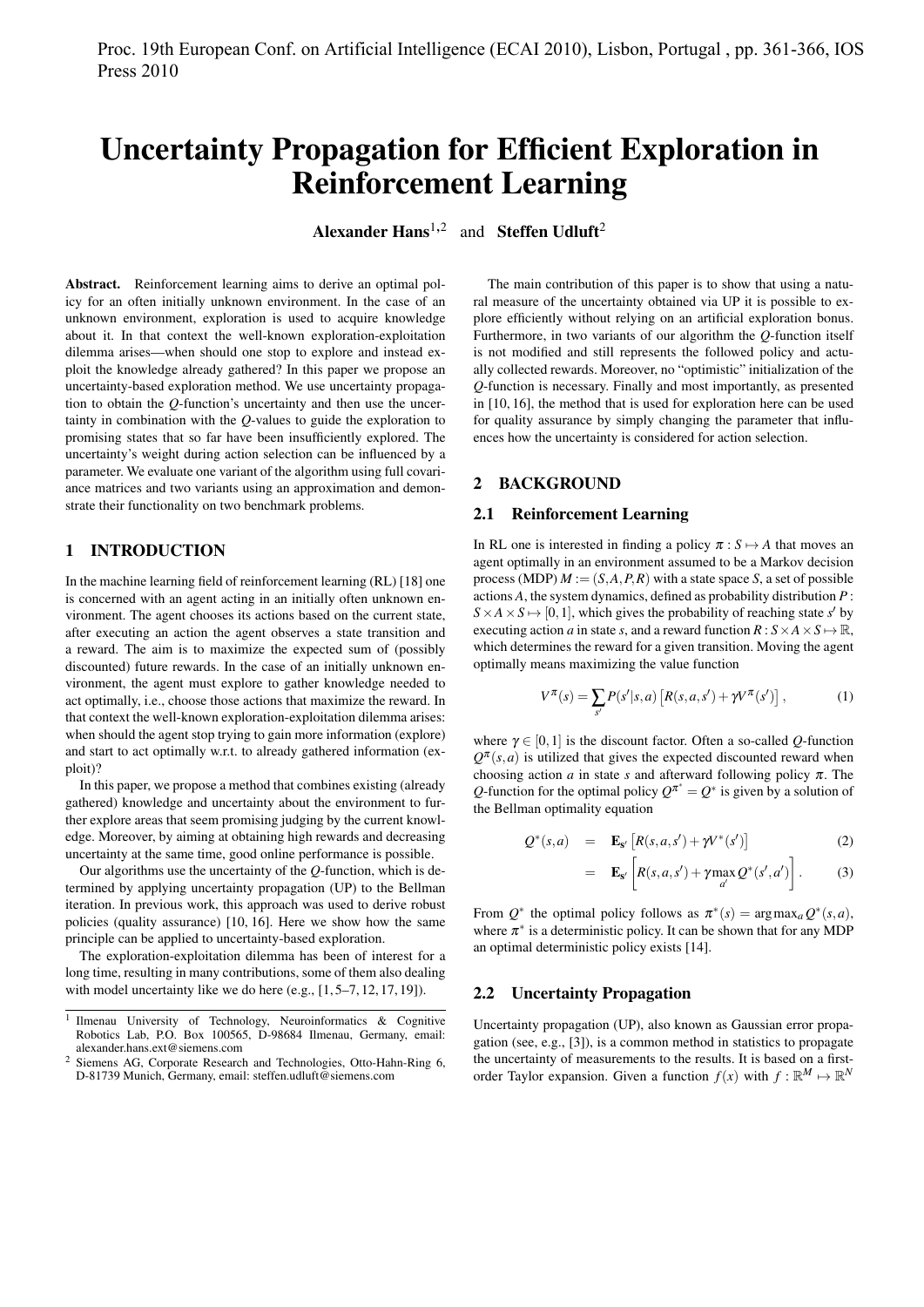and the uncertainty of the function arguments as covariance matrix Cov(*x*), the uncertainty of the function values  $f(x)$  is determined as

$$
Cov(f) = Cov(f, f) = DCov(x)DT.
$$
 (4)

*D* is the Jacobian matrix of *f* w.r.t. *x* consisting of the partial derivatives of *f* w.r.t. to each component of *x*, i.e.,  $D_{i,j} = \frac{\partial f_i}{\partial x_j}$ .

When neglecting correlations of the arguments  $\vec{x}$  as well as correlations of the components of  $f(x)$  the argument's covariance matrix and the resulting covariance matrix  $Cov(f)$  are diagonal. In this case, a simplified expression for determining the uncertainty  $\sigma f_i$  of values  $f_i(x)$  can be used:

$$
(\sigma f_i)^2 = \sum_j (D_{i,j})^2 (\sigma x_j)^2 \tag{5}
$$

$$
= \sum_{j} \left( \frac{\partial f_i}{\partial x_j} \right)^2 (\sigma x_j)^2. \tag{6}
$$

Here,  $(\sigma f_i)^2$ ,  $i = 1, 2, ..., N$  corresponds to the diagonal elements of  $Cov(f)$ .

# 3 RELATED WORK

There have been many contributions considering efficient exploration in RL. E.g., Dearden et al. presented *Bayesian Q-learning* [5], a Bayesian model-free approach that maintains probability distributions over *Q*-values. They either select an action stochastically according to the probability that it is optimal or select an action based on *value of information*, i.e., select the action that maximizes the sum of *Q*-value (according to the current belief) and expected gain in information. They later added a Bayesian model-based method [4] that maintains a distribution over MDPs, determines value functions for sampled MDPs, and then uses those value functions to approximate the true value distribution. In *model-based interval estimation* (MBIE) [17, 19] one tries to build confidence intervals for the transition probability and reward estimates and then optimistically selects the action maximizing the value within those confidence intervals. Strehl and Littman proved that MBIE is able to find near-optimal policies in polynomial time [17]. This was first shown by Kearns and Singh for their  $E^3$  algorithm [12] and later by Brafman and Tennenholtz for the simpler R-Max algorithm [1].

R-Max takes one parameter *C*, which is the number of times a state-action pair (*s*,*a*) must have been observed until its actual *Q*value estimate is used in the Bellman iteration. If it has been observed fewer times, its value is assumed as  $Q(s, a) = R_{\text{max}}/(1 - \gamma)$ , which is the maximum possible  $Q$ -value ( $R_{\text{max}}$  is the maximum possible reward). This way exploration of state-action pairs that have been observed fewer than *C* times is fostered.

In [17] Strehl and Littman present an additional algorithm called *model-based interval estimation with exploration bonus* (MBIE-EB) of which they also prove optimality. According to their experiments, it performs similarly to MBIE. MBIE-EB alters the Bellman equation to include an exploration bonus term  $\beta/\sqrt{n_{s,a}}$ , where  $\beta$  is a parameter of the algorithm and *ns*,*<sup>a</sup>* the number of times state-action pair (*s*,*a*) has been observed.

There have also been a number of contributions considering the incorporation of *risk* in RL [9, 11, 13, 15]. These approaches deal with the risk of obtaining a low return in the single run. A risk that even exists for an optimal policy due to the inherent stochasticity of the MDP. The consideration of *uncertainty* [10, 16] deals with the uncertainty of the estimated parameters, due to our incomplete knowledge

about the MDP. While this uncertainty decreases with an increasing number of observation, the stochasticity of the MDP and therefore the risk of obtaining a low return in the single run remains.

## 4 UNCERTAINTY PROPAGATION FOR EXPLORATION

We want to determine the *Q*-function together with its uncertainty σ*Q*. We can then use the knowledge of uncertainty to guide the exploration to select actions that are promising w.r.t. their *Q*-value but still insufficiently explored.

To determine  $\sigma Q$ , we start with an initial covariance matrix  $Cov(Q^0, P, R)$  and apply UP (section 2.2) to the update equation of the Bellman iteration

$$
Q^{m}(s,a) := \sum_{s'} \hat{P}(s'|s,a) \left[ \hat{R}(s,a,s') + \gamma V^{m-1}(s') \right],
$$
 (7)

where  $\hat{P}$  and  $\hat{R}$  denote the estimators for the transition probabilities and rewards, respectively, and  $V^{m-1}$  the value function of the previous iteration. The Bellman equation takes  $\hat{P}$ ,  $\hat{R}$ , and  $V^{m-1}$  as arguments and produces  $Q^m$  as result. To apply UP, we use equation (4) on the Bellman equation to obtain the update rule

$$
Cov(Q^m, P, R) := D^{m-1}Cov(Q^{m-1}, P, R)(D^{m-1})^T, \qquad (8)
$$

where  $D^m$  denotes the Jacobian matrix (obtained by differentiating equation (7))

$$
D^{m} = \begin{pmatrix} D_{Q,Q}^{m} & D_{Q,R}^{m} & D_{Q,R}^{m} \\ 0 & 1 & 0 \\ 0 & 0 & 1 \end{pmatrix}
$$
 (9)  

$$
(D_{Q,Q}^{m})_{(i,j),(k,l)} = \gamma \pi^{m}(s_{k}, a_{l}) \hat{P}(s_{k}|s_{i}, a_{j})
$$
  

$$
(D_{Q,P}^{m})_{(i,j),(l,n,k)} = \delta_{i,l} \delta_{j,n} (\hat{R}(s_{i}, a_{j}, s_{k}) + \gamma V^{m}(s_{k}))
$$
  

$$
(D_{Q,R}^{m})_{(i,j),(l,n,k)} = \delta_{i,l} \delta_{j,n} \hat{P}(s_{k}|s_{i}, a_{j}).
$$

Note that in the above definition of  $D^m$  a stochastic policy  $\pi : S \times A \mapsto$  $[0,1]$  is assumed that gives the probability of choosing action  $a$  in state *s*. <sup>3</sup> Starting with an initial covariance matrix

$$
Cov(Q^{0}, P, R)
$$
\n
$$
= \begin{pmatrix}\nCov(Q^{0}) & Cov(Q^{0}, P) & Cov(Q^{0}, R) \\
Cov(P, Q^{0}) & Cov(P) & Cov(P, R) \\
Cov(R, Q^{0}) & Cov(P, R)^{T} & Cov(R)\n\end{pmatrix}
$$
\n
$$
= \begin{pmatrix}\n0 & 0 & 0 \\
0 & Cov(P) & Cov(P, R) \\
0 & Cov(P, R)^{T} & Cov(R)\n\end{pmatrix},
$$
\n(11)

the update rule (8) is used in parallel to the Bellman update equation in each iteration to update the covariance matrix.

Finally, from the covariance matrix we can extract the *Q*-function's uncertainty as  $\sigma Q^m = \sqrt{\text{diag}(\text{Cov}(Q^m))}$ .

For the diagonal version, called the *diagonal approximation of uncertainty incorporating policy iteration* (DUIPI) [10], the update equation for  $\sigma Q^m$  simplifies to

$$
(\sigma Q^{m}(s, a))^{2} := \sum_{s'} (d_{QQ})^{2} (\sigma V^{m-1}(s'))^{2} + \sum_{s'} (d_{QP})^{2} (\sigma \hat{P}(s'|s, a))^{2} + \sum_{s'} (d_{QR})^{2} (\sigma \hat{R}(s, a, s'))^{2},
$$
 (12)

<sup>&</sup>lt;sup>3</sup> A deterministic policy  $\pi_d$  can easily be mapped to a stochastic one by setting  $\pi(s, a) := 1$  if  $\pi_d(s) = a$  and  $\pi(s, a) := 0$  otherwise.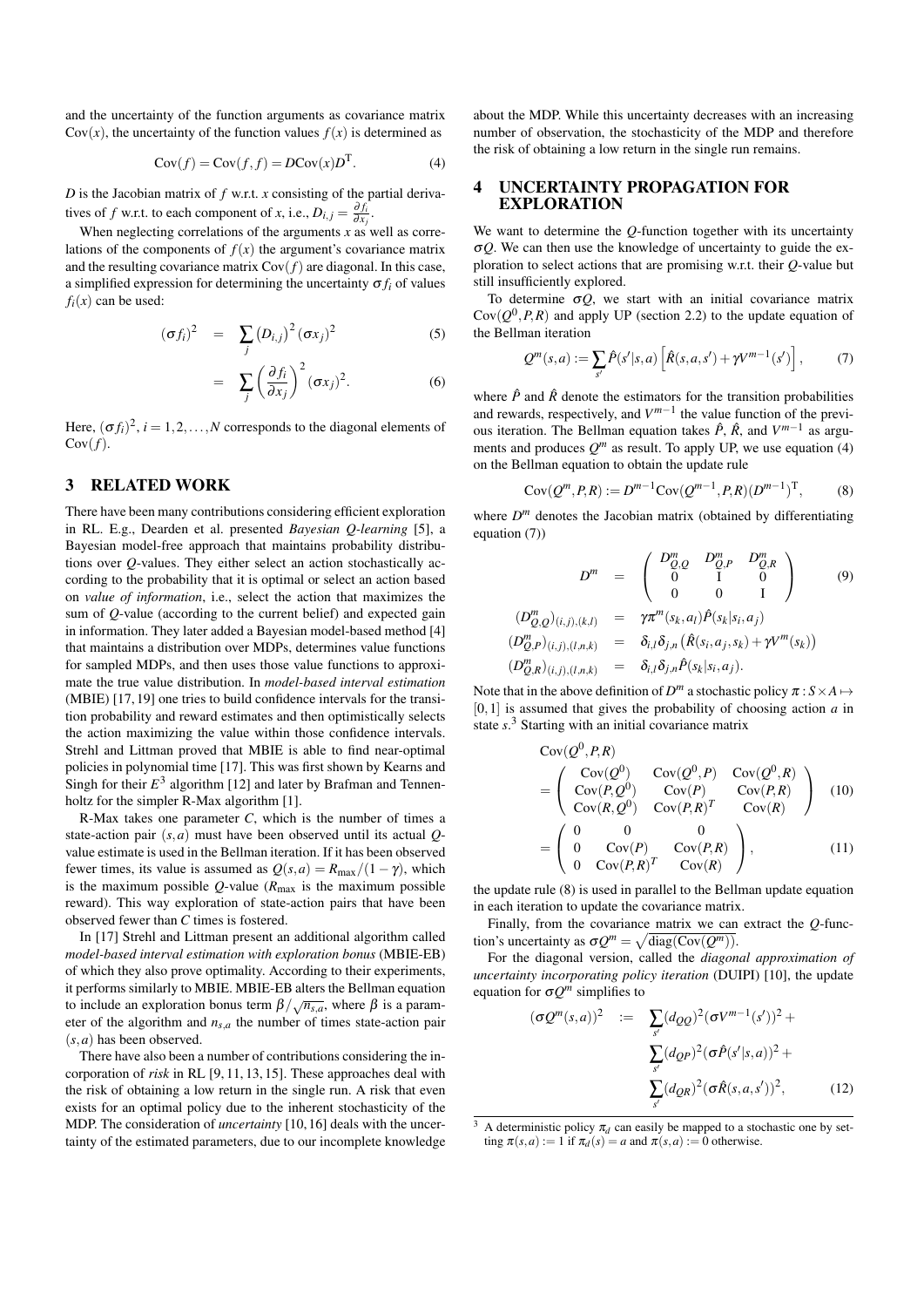$$
d_{QQ} = \gamma \hat{P}(s'|s,a),
$$
  
\n
$$
d_{QP} = \hat{R}(s,a,s') + \gamma V^{m-1}(s'),
$$
  
\n
$$
d_{QR} = \hat{P}(s'|s,a).
$$

While the full-matrix version operates on matrices ( $Cov(\cdot)$  and  $D^m$ are matrices), DUIPI can be implemented using only vectors. Accordingly, equation (12), updating a single value  $(\sigma Q(s, a))^2$ , must be applied repeatedly to update the whole vector  $(\sigma Q)^2$ . Relating to the complete covariance matrix  $Cov(Q^m, P, R)$ , the vector  $(\sigma Q)^2$ corresponds to the diagonal of the sub-matrix  $Cov(Q^m)$ . For the diagonal version the uncertainty is initialized as  $\sigma Q^0 := 0$ . Cov(P) and Cov( $R$ ) as well as  $\sigma P$  and  $\sigma R$  depend on the choice of estimators (section 4.2).

For both variants, when the iteration converges, we obtain *Q* ∗ and σ*Q* ∗ .

For further details we refer to [10, 16].

## 4.1 Negative ξ for Exploration

Now that we have the uncertainty of the *Q*-function, we can use it to derive a policy that looks for high *Q*-values and high uncertainty by setting ξ to a negative value:

$$
\pi^{\xi}(s) := \underset{a}{\arg\max} \left[ Q^*(s, a) - \xi \sigma Q^*(s, a) \right]. \tag{13}
$$

With negative  $\xi$  to a *Q*-value its uncertainty  $\sigma Q$  is added (weighted by  $\xi$ ), thus making state-action pairs with high uncertainty more attractive. However, this way the uncertainty is only considered for one step, since *Q* ∗ does not contain the new action selection rule including  $\sigma Q^*$ . Instead,  $Q^*$  represents the values of the expectation optimal policy,  $\pi^{\xi}$  is therefore inconsistent in considering the uncertainty.

To overcome this problem, the policy must be updated within the iteration, just like  $V^m(s') = \max_{a'} Q^m(s', a')$  in value iteration implements policy improvement (resulting in  $Q^*$ ). There are at least two ways of implementing policy improvement within the iteration:

Updating Q-values with uncertainty. The most obvious way of accounting for uncertainty is to modify the *Q*-values by adding or subtracting the ξ -weighted uncertainty in each iteration. However, this leads to a *Q*-function that is no longer the *Q*-function of the policy, as it contains not only the sum of (discounted) rewards, but also uncertainties. Therefore, using this  $Q$  and  $\sigma Q$  it is not possible to reason about expected rewards and uncertainties when following this policy. Moreover, for the exploration case with negative  $\xi$  the *Q*-function does not converge in general for this update scheme, because in each iteration the *Q*-function is increased by the ξ -weighted uncertainty, which in turn leads to higher uncertainties in the next iteration. On the other hand, by choosing  $\xi$  and  $\gamma$  to satisfy  $\xi + \gamma < 1$ it is possible to keep  $Q$  and  $\sigma Q$  from diverging. In combination with DUIPI for exploration this has proven useful in our experiments, as it allows to use DUIPI successfully even for environments that exhibit high correlations between different state-action pairs, because by updating the *Q*-values the uncertainty is propagated through them.

Considering uncertainty for policy improvement. Instead of mixing *Q*-values and their uncertainty, it is also possible to change the update of the policy in each iteration according to equation (13). In the Bellman update equation (7) then  $V^m(s) = Q^m(s, \pi^m(s))$ , for the update of uncertainty  $\sigma V^m(s) = \sigma Q^m(s, \pi^m(s))$ . Using this method, the *Q*-values and their uncertainty are not mixed and the *Q*-function remains a valid *Q*-function for the resulting policy. This method was used in [10, 16].

From this follow three variants of the algorithm:

- 1. *Full-matrix UP* which considers the full covariance matrix and does not mix *Q*-values and their uncertainty,
- 2. *Classic DUIPI* (DUIPI) which neglects the non-diagonal elements of the covariance matrix and does not mix *Q*-values and their uncertainty,
- 3. *DUIPI with Q-modification* (DUIPI-QM) which also neglects the non-diagonal elements of the covariance matrix, but does modify the *Q*-values with their corresponding ξ -weighted uncertainty in each iteration.

#### 4.2 Choice of Estimators

There are many possible ways for modeling estimators and their uncertainty for the transition probabilities *P* and the rewards *R*.

A popular method is the frequentist approach (sampling theory) using relative frequency as the estimator, i.e.,  $\hat{P}(s'|s,a) = \frac{n_{s,a,s'}}{n_{s,a}}$ where  $n_{s,a,s'}$  denotes the number of observed transitions to state  $s'$ after being in state *s* and executing action *a* and  $n_{s,a} = \sum_{s'} n_{s,a,s'}$  the total number of times when in state *s* action *a* was executed. Assuming that all transitions from different state-action pairs are independent of each other and the rewards, the transition probabilities can be modeled as multinomial distributions. In the corresponding covariance matrix exist therefore correlations only between transitions from identical state-action pairs. The covariance matrix is filled with values

$$
(\text{Cov}(P))_{(i,j,k),(l,m,n)} = \delta_{i,l}\delta_{j,m} \frac{P(s_k|s_i,a_j)(\delta_{k,n} - P(s_n|s_i,a_j))}{n_{s_i,a_j}}, \quad (14)
$$

with the Kronecker delta ( $\delta_{i,j} = 1$  if  $i = j$  and  $\delta_{i,j} = 0$  otherwise) realizing a correlation of 0 between transitions from different stateaction pairs.

Similarly, the rewards can be estimated by their sample means, the corresponding covariance matrix is

$$
(\text{Cov}(R))_{(i,j,k)(l,m,n)} = \delta_{i,l}\delta_{j,m}\delta_{k,n}\frac{\text{var}(R(s_i,a_j,s_k))}{n_{s_i,a_j,s_k}-1}.
$$
 (15)

Another possibility is using a Bayesian setting. Again assuming all transitions from different state-action pairs to be independent of each other and the rewards, the transitions are modeled as multinomial distributions. The corresponding prior over the parameter space  $P(s_k|s_i, a_j)$  for given *i* and *j* is then modeled as a Dirichlet distribution with prior parameters  $\alpha_{ij1}, \alpha_{ij2}, \dots, \alpha_{ij|S|}$  (note that we set  $\alpha_{ij1} = \alpha_{ij2} = \ldots = \alpha_{ij} |s| = \alpha$ ). In the light of the observations these are updated to posterior parameters  $\alpha_{ijk}^d = \alpha_{ijk} + n_{s_i, a_j, s_k}$ . Assuming the posterior estimator  $\hat{P}(s_k|s_i, a_j) = \alpha_{ijk}^d / \sum_{k=1}^{|S|} \alpha_{ijk}^d$ , the covariance matrix for *P* then becomes

$$
(\text{Cov}(P))_{(i,j,k),(l,m,n)} = \delta_{i,l}\delta_{j,m}\frac{\alpha_{k,i,j}^d(\delta_{k,n}\alpha_{i,j}^d - \alpha_{n,i,j}^d)}{(\alpha_{i,j}^d)^2(\alpha_{i,j}^d + 1)}.
$$
 (16)

Setting  $\alpha = 0$  results in a prior that leads to the same estimates and slightly lower uncertainties compared to the frequentist approach. On the other hand, setting  $\alpha = 1$  leads to a flat maximum entropy prior that assumes all transitions from a state to all other states equally probable. In [10] setting  $\alpha = \frac{m}{|S|}$  is suggested, where *m* is the number of expected successor states. This way most of the probability mass is distributed among the first observed *m* successor states after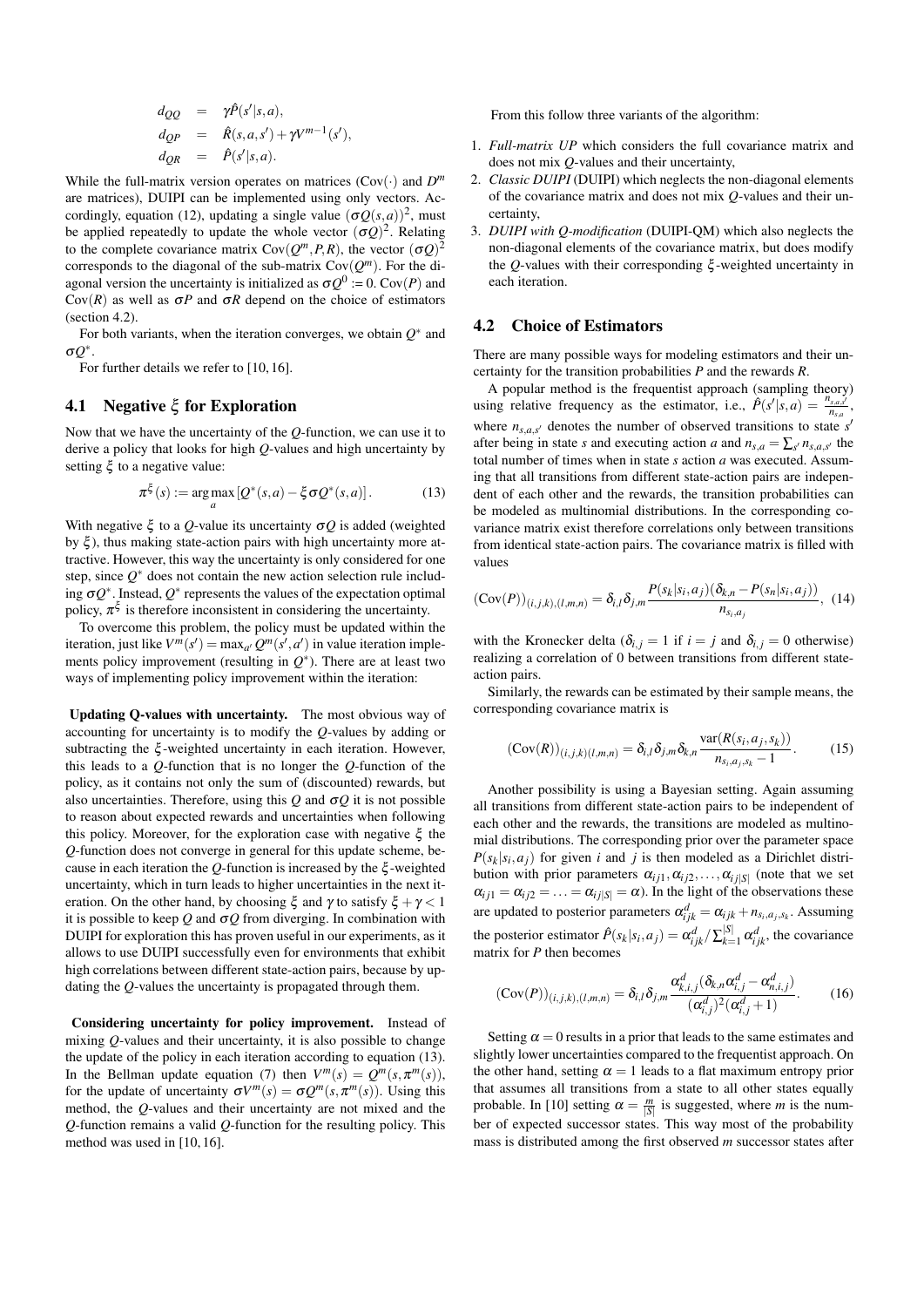a few observations. It might also be worthwhile to use a hierarchical prior as proposed in [8]. The approach also tries to distribute the probability mass among a relatively low number of actually observed outcomes compared to the number of possible outcomes. Instead of directly estimating  $\alpha = \frac{m}{|S|}$ , one first uses a prior over the feasible sets of possible outcomes.

#### 4.3 Putting It Together

Having selected an estimator for the transition probabilities and rewards, one first obtains estimations  $\hat{P}$  and  $\hat{R}$  along with uncertainties σ*P* and σ*R*. Starting with an arbitrarily initialized  $Q^0$  and σ $Q^0$ , e.g.  $Q^0 = \sigma Q^0 = 0$ , as well as arbitrary policy  $\pi^0$ , equation (7) is used to obtain  $Q^{m+1}$ , where  $V^m(s) = Q^m(s, \pi^m(s))$ . For full-matrix UP equation (8) is used to obtain  $\text{Cov}(Q^{m+1})$ , while for DUIPI equation (12) is used to obtain  $\sigma Q^{m+1}$ . The updated  $Q^m$  and  $\sigma Q^m$  are then used to update the policy:

$$
\pi^{m+1}(s) := \underset{a}{\arg \max} Q^{m+1}(s, a) - \xi \sigma Q^{m+1}(s, a). \tag{17}
$$

For DUIPI-QM, after having obtained  $Q^{m+1}$  and  $\sigma Q^{m+1}$ ,  $Q^{m+1}$  is modified using the weighted uncertainty:

$$
Q^{m+1'}(s,a) := Q^{m+1}(s,a) - \xi \sigma Q^{m+1}(s,a). \tag{18}
$$

 $Q^{m+1'}$  is then used to update the policy:

$$
\pi^{m+1}(s) := \underset{a}{\arg \max} Q^{m+1'}(s, a). \tag{19}
$$

When used online, ideally a new policy is generated after each new observation. If this is too expensive, it is also possible to recalculate the policy only every *n* time steps. Naturally, unless  $n = 1$  new information is not used as soon as it is available.

For our experiments (section 6) we used a Bayesian estimator with a Dirichlet prior for the transition probabilities and the expected value and the corresponding (frequentist) uncertainty for the rewards. Since all our MDPs exhibit deterministic rewards, using frequentist uncertainties yields correct uncertainties.

#### 5 COMPUTATIONAL COMPLEXITY

Time Complexity. The time complexity of the standard Bellman iteration lies in  $O(|S|^2|A|)$ . DUIPI and DUIPI-QM add the step of updating the *Q*-function's uncertainty  $\sigma Q$ , having a time complexity of also  $O(|S|^2|A|)$ . Thus DUIPI and DUIPI-QM have a time complexity of  $O(|S|^2|A|)$ . Full-matrix UP adds a time complexity of  $O((|S||A|)^{2.376})$  for the update of the covariance matrix [2], thus having a higher time complexity than the standard Bellman iteration.

Space Complexity. The space complexity of the standard Bellman iteration is dominated by the transition probabilities *P* and the reward estimates *R*, both needing  $O(|S|^2|A|)$  space each. The requirements of *Q* are  $O(|S||A|)$ , hence the total space complexity of the standard bellman iteration is  $O(|S|^2|A|)$ . DUIPI and DUIPI-QM add a complexity of  $O(|S|^2|A|)$  for  $\sigma P$  and  $\sigma R$  each as well as  $O(|S||A|)$ for  $\sigma Q$ . Therefore, the total space complexity remains  $O(|S|^2|A|)$ . The full-matrix variant needs to hold the complete covariance matrix consisting of sub-matrices  $Cov(Q)$ ,  $Cov(Q, P)$ ,  $Cov(Q, R)$ ,  $Cov(P)$ ,  $Cov(P, R)$ , and  $Cov(R)$ , which equates to a space complexity of  $O(|S|^5|A|^3)$ .

Although those are only upper bounds (especially the covariance matrix is in practice often sparse), it is apparent that the computational burden of full-matrix UP is considerably higher than that of DUIPI and DUIPI-QM.

|                  | full-matrix UP        | DUIPI         | DUIPI-OM      |
|------------------|-----------------------|---------------|---------------|
| Time Complexity  | $O(( S  A )^{2.376})$ | $O( S ^2 A )$ | $O( S ^2 A )$ |
| Space Complexity | $O( S ^5 A ^3)$       | $O( S ^2 A )$ | $O( S ^2 A )$ |

Table 1. Time and space complexities of the algorithms.

# 6 EXPERIMENTS

To demonstrate the functionality of our approach we conducted experiments using two benchmark applications from the literature.<sup>4</sup> We compare the full-matrix version, classic DUIPI, DUIPI with *Q*-function modification, and two established algorithms for exploration, R-Max [1] and MBIE-EB [17]. Furthermore, we present some insight of how the parameter  $\xi$  influences the agent's behavior.

#### 6.1 Benchmarks

The first benchmark is the *RiverSwim* domain from [17], which is an MDP consisting of six states and two actions. The agent starts in one of the first two states (at the beginning of the row) and has the possibility to swim to the left (with the current) or to the right (against the current). While swimming to the left always succeeds, swimming to the right most often leaves the agent in the same state, sometimes leads to the state to the right, and occasionally (with small probability) even leads to the left. When swimming to the left in the very left state, the agent receives a small reward. When swimming to the right in the very right state, the agent receives a very large reward, for all other transitions the reward is zero. The optimal policy thus is to always swim to the right. See figure 1 for an illustration.



**Figure 1.** Illustration of the RiverSwim domain. In the description  $(a, b, c)$ of a transition *a* is the action, *b* the probability for that transition to occur, and *c* the reward.

The other benchmark is the *Trap* domain from [4]. It is a maze containing 18 states and four possible actions. The agent must collect flags and deliver them to the goal. For each flag delivered the agent receives a reward. However, the maze also contains a trap state. Entering the trap state results in a large negative reward. With probability 0.9 the agent's action has the desired effect, with probability 0.1 the agent moves in perpendicular direction (chosen randomly with equal probability). See figure 2 for an illustration.

For each experiment we measured cumulative reward for 5000 steps. The discount factor was set  $\gamma = 0.95$  for all experiments.

### 6.2 Results

Table 2 shows the results for the considered domains and algorithms obtained with the respective parameters set to the optimal ones found.

<sup>4</sup> Source code for all algorithms and benchmark applications can be obtained at http://ahans.de/publications/ecai2010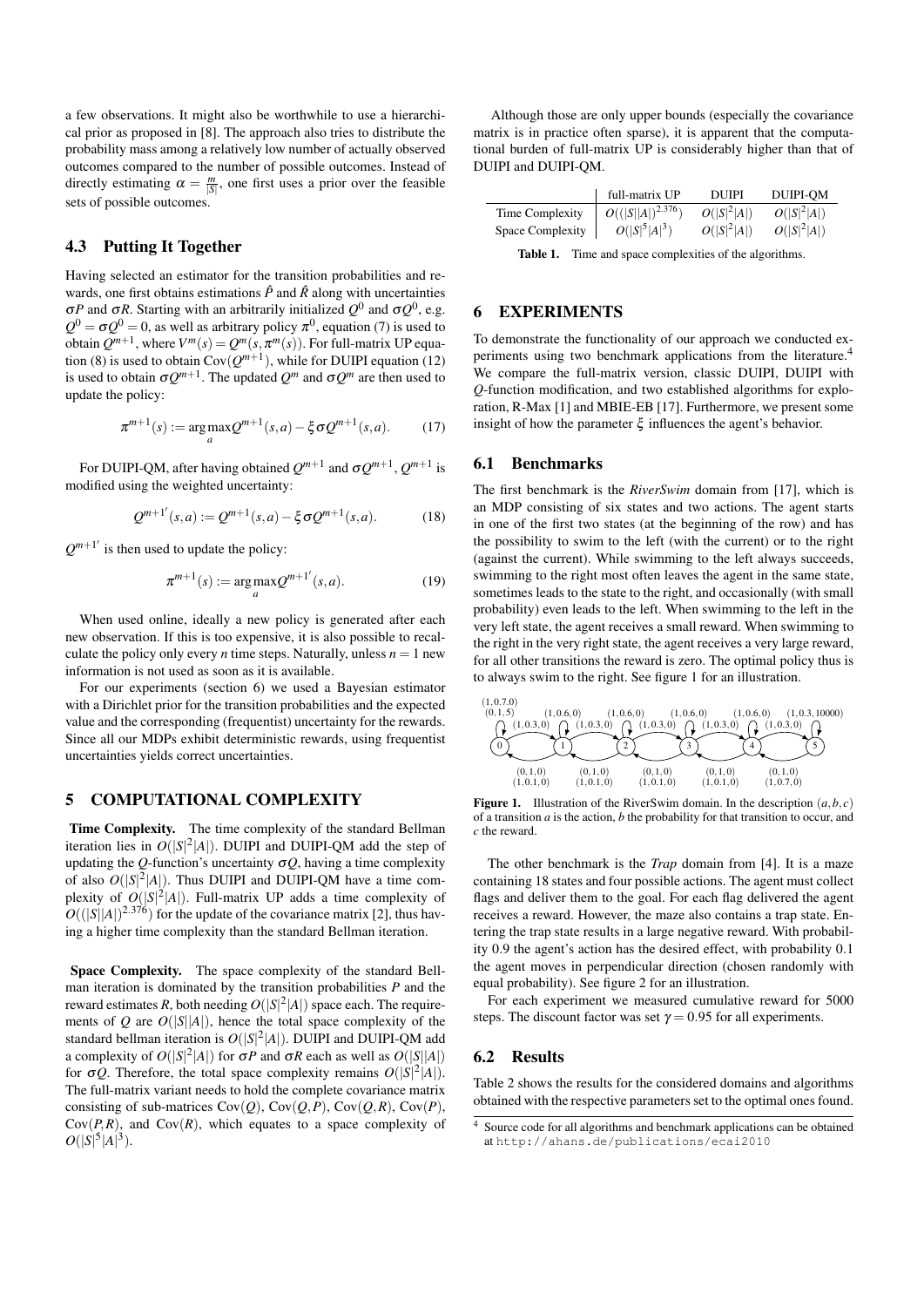

Figure 2. Illustration of the Trap domain. Starting in state S the agent must collect the flag from state F and deliver it to the goal state G. Once the flag is delivered to state G, the agent receives a reward of 1 and is transferred to the start state S again. Upon entering the trap state T a large negative reward of −10 is given. All other states yield a reward of 0. In each state the agent can move in all four directions. With probability 0.9 it moves in the desired direction, with probability 0.1 it moves in one of the perpendicular directions with equal probability.

Reported are results averaged over multiple trials, for each average its uncertainty is given as well.

|                 | RiverSwim                   | Trap        |
|-----------------|-----------------------------|-------------|
| $R-Max$         | $3.02 \pm 0.03 \times 10^6$ | $469 + 3$   |
| <b>MBIE-EB</b>  | $3.13 \pm 0.03 \times 10^6$ | $558 \pm 3$ |
| full-matrix UP  | $2.59 \pm 0.08 \times 10^6$ | $521 + 20$  |
| <b>DUIPI</b>    | $0.62 \pm 0.03 \times 10^6$ | $554 + 10$  |
| <b>DUIPI-OM</b> | $3.16 \pm 0.03 \times 10^6$ | $565 + 11$  |

Table 2. Best results obtained using the various algorithms in the River-Swim and Trap domains. The used parameters for R-Max were  $C = 16$  (River-Swim) and  $\mathcal{C} = 1$  (Trap), for MBIE-EB  $\beta = 0.01$  (RiverSwim) and  $\beta = 0.01$ (Trap), for full-matrix UP  $\alpha = 0.3$ ,  $\xi = -1$  (RiverSwim) and  $\alpha = 0.3$ ,  $\xi = -0.05$  (Trap), for DUIPI  $\alpha = 0.3$ ,  $\xi = -2$  (RiverSwim) and  $\alpha = 0.1$ ,  $\xi = -0.1$  (Trap), and for DUIPI-QM  $\alpha = 0.3$ ,  $\xi = -0.049$  (RiverSwim) and  $\alpha = 0.1, \xi = -0.049$  (Trap).

For RiverSwim all algorithms except classic DUIPI perform comparably. By considering only the diagonal of the covariance matrix, DUIPI neglects the correlations between different state-action pairs. Those correlations are large for state-action pairs that have a significant probability of leading to the same successor state. In RiverSwim many state-action pairs have this property. Neglecting the correlations leads to an underestimation of the uncertainty, which prevents DUIPI from correctly propagating the uncertainty of *Q*-values of the right most state to states further left. Thus, although *Q*-values in state 5 have a large uncertainty throughout the run, the algorithm settles for exploiting the action in the left most state giving the small reward if it has not found the large reward after a few tries. DUIPI-QM does not suffer from this problem as it modifies *Q*-values using uncertainty. In DUIPI-QM, the uncertainty is propagated through the state space by means of the *Q*-values.

In the Trap domain the correlations of different state-action pairs are less strong. As a consequence, DUIPI and DUIPI-QM perform equally well. Also the performance of MBIE-EB is good in this domain, only R-Max performs worse than the other algorithms. R-Max is the only algorithm that bases its explore/exploit decision solely on the number of executions of a specific state-action pair. Even with its parameter set to the lowest possible value, it often visits the trap state and spends more time exploring than the other algorithms.

Although full-matrix UP performed worse than the approximate algorithm DUIPI-QM, we expect it in general to be the best performing algorithm and believe that the results here are due to peculiarities of the test domains.

#### 6.3 Discussion

Figure 3 shows the effect of ξ for the algorithms. Except DUIPI-QM the algorithms show "inverted u"-behavior. If  $\xi$  is too large (its absolute value too small), the agent does not explore much and quickly settles on a suboptimal policy. If, on the other hand,  $\xi$  is too small (its absolute value too large), the agent spends more time exploring. We believe that DUIPI-QM would exhibit the same behavior for smaller values for  $\xi$ , however, those are not usable as they would lead to a divergence of *Q* and σ*Q*.

Figure 4 shows the effect  $\xi$  using DUIPI in the Trap domain. While with large ξ the agent quickly stops exploring the trap state and starts exploiting, with small  $\xi$  the uncertainty keeps the trap state attractive for more time steps, resulting in more negative rewards.

Using uncertainty as a natural incentive for exploration is achieved by applying uncertainty propagation to the Bellman equation. Our experiments indicate that it performs at least as good as established algorithms like R-Max and MBIE-EB. While most other approaches to exploration assume a specific statistical paradigm, our algorithm does not make such assumptions and can be combined with any estimator. Moreover, it does not rely on state-action pair counters, optimistic initialization of *Q*-values, or explicit exploration bonuses. Most importantly, when the user decides to stop exploration, the same method can be used to obtain certain-optimal policies for quality assurance [10, 16] by setting  $\xi$  to a positive value.

While the full-matrix UP is the more fundamental and theoretically more sound method, its computational cost is considerable. If used with care, however, DUIPI and DUIPI-QM constitute valuable alternatives that proved well in practice. Although our experiments are rather small, we expect DUIPI and DUIPI-QM to also perform well on larger problems.

|        | <sup>1</sup> full-matrix UP |      | DUIPI DUIPI-OM |
|--------|-----------------------------|------|----------------|
| time i | 7 min                       | 14 s | 14 s           |

Table 3. Computation time for 5000 steps in the RiverSwim domain using a single core of an Intel Core 2 Quad Q9500 processor. The policy was updated in every time step.

## 7 CONCLUSION

In this paper we presented approaches to exploration based on uncertainty propagation. We developed two principal variants of the algorithm, one using the full covariance matrix and an approximate algorithm only considering the diagonal of the covariance matrix (DUIPI). While DUIPI lies in the same complexity class as the Bellman iteration and is thus computationally feasible, it fails to propagate uncertainties properly in domains with high correlations between different state-actions pairs. To overcome this problem, we modify the *Q*-values using their uncertainty, thus using the Bellman iteration to propagate uncertainty. We evaluated the algorithms using two benchmark MDPs from the literature and compared them to R-Max and MBIE-EB.

We showed that using a natural measure of uncertainty it is possible to explore efficiently. The method used here for exploration was previously used in for quality assurance [10, 16]. One can therefore use the method to first explore efficiently and later, when the exploration phase is over, change the parameter  $\xi$  to a positive value and use the gathered observations to determine a quantile optimal policy.

Future work will include additional experiments with different domains and further theoretical analysis. Moreover, it will be interest-